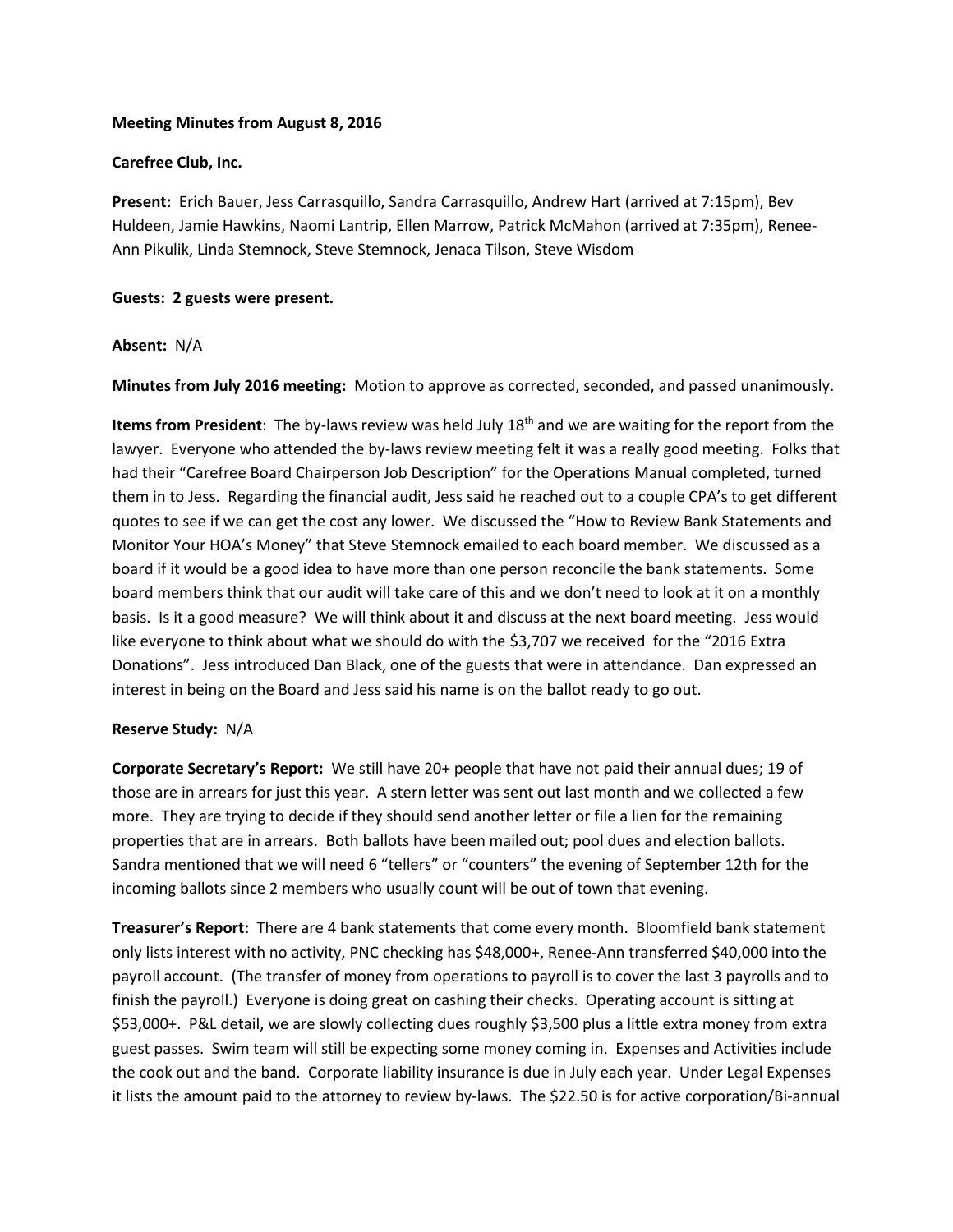corporate filing fee. Micro-air testing is performed each week; Steve will make sure Renee-Ann gets the invoices. Renee-Ann still trying to get a second bill sent to her from AT&T for the concession stand land line. Sewer bill was a lot higher and Renee-Ann asked if there had been a lot more clubhouse rentals than usual and it was discovered that one urinal in the men's restroom on the pool side runs almost constantly. On the P&L Budget vs. Actual, there are 2 numbers that have been boxed in to make them stand out so, that we would see the changes. We are continuing to pay on the HH Gregg bill. Motion for the July financial reports to be accepted as revised passed unanimously.

# **Committee Reports**

**Pool:** Less than a month to go with September 5th being the last day for the pool to be open. Linda said that they've received a lot of good comments from parents about adding the extra guard at the baby pool. The adult float went okay; maybe 10 adults. We are hoping for a better turn out next year. Kids' pool party went really well with about 50 kids participating and we are tossing around the idea of having one more kids pool party before the season ends.

**Grounds:** Received 2 proposals to take down the dead ash tree in the park; both were pretty expensive and Patrick is still waiting on one other quote.

**Newsletter:** Jenaca will continue to do the October and January newsletters and then she would like to be relieved of her newsletter responsibilities. This information was posted in the last newsletter, but Jenaca hasn't heard anyone having an interest to take over the newsletter. The next newsletter is out October 1st and the deadline for submissions is September 12<sup>th</sup>.

**Clubhouse:** Clubhouse Rentals were \$562 for this month. \$100 was paid toward the appliances/\$500 was paid toward the kitchen cabinets and flooring. Purchased an extra dumpster key, clubhouse supplies, and had the carpets cleaned.

**Website:** Erich mentioned switching over our hosting service since we were having a problem with it being able to accommodate our massive emails. He will make a short video about how to reply from the alias carefree email instead of personal email. Sandra can now select 'all' to send an email message to eliminate the massive list of displayed email addresses; now it just says "All". The Google calendar allows Linda and Bev to be able to click on the calendar/date and add all of their activity events. People/members can view the months calendar with all of the activites.

**Swim Team**: Erich said the swim team had a great season and they had great weather. It was the first year that he could remember not one practice or meet was rained out. Crocodiles won the conference this year by 19 ½ points. This years' conference was held at another facility by a host team however, next year we will be hosting the conference. Erich asked Steve if he could advertise on the Carefree sign board that the crocodiles won the conference and put it facing the County Line Road side. Erich is purchasing a new wireless microphone with a headset. He mentioned that he would like an alarm system for the guard room to prevent the electronic equipment from being stolen and the cost would be around \$300-\$350. We have lots of trophies and Erich would like to purchase a trophy case to showcase